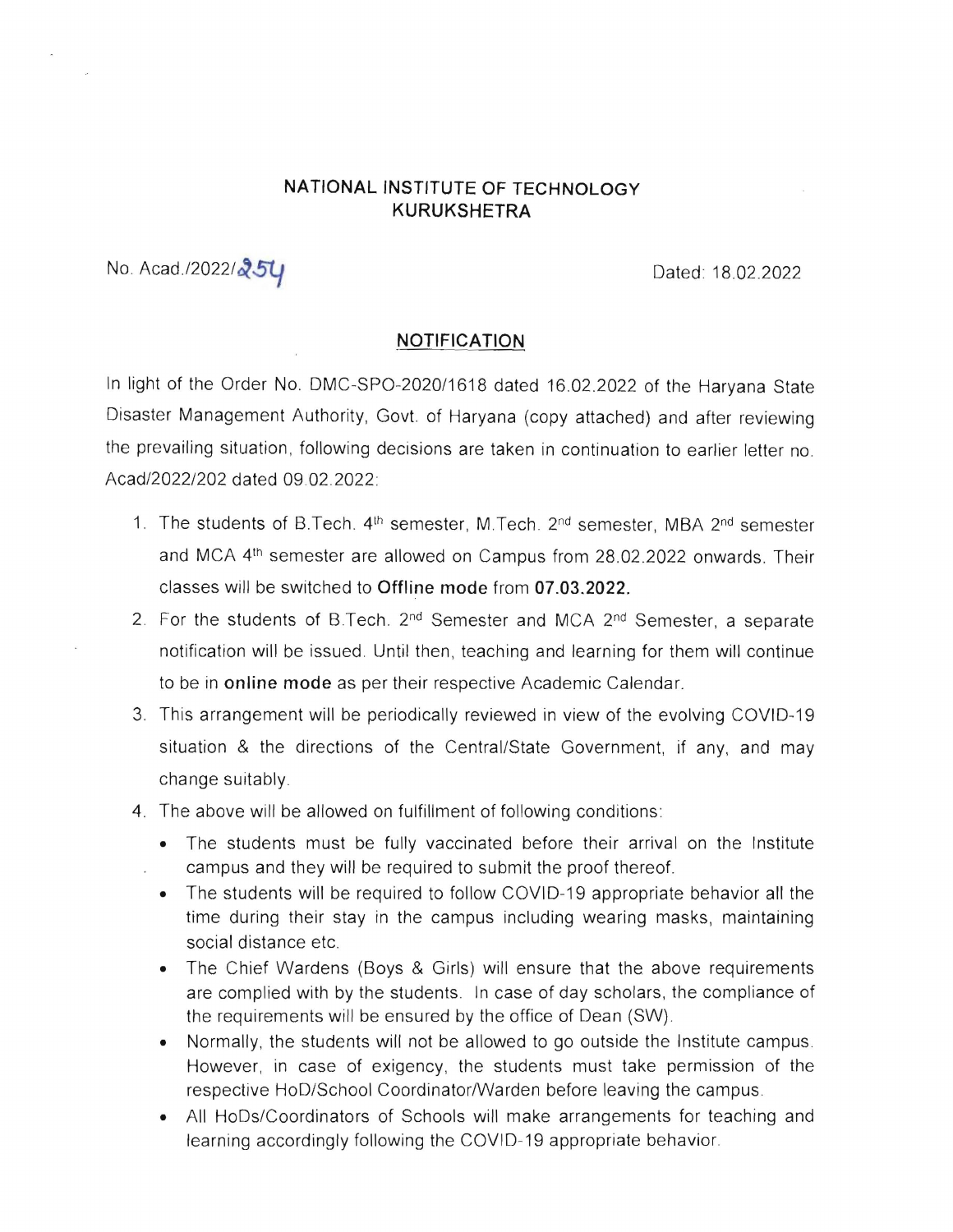- Dean (SW) will monitor the implementation of all measures regarding COVID-19 appropriate behavior and other arrangements.
- 5. The students will be required to pay the seat rent and other charges as per Institute norms
- **Note:** The students who are not vaccinated or who have not completed their second dose of vaccination, should inform the office of Dean (SW) immediately for further necessary action.

Dean (Academic)

Copy to

- 1. Prof. A. Swarup, Sr. Most Professor
- 2. All Deans
- 3. All HoDs/School Coordinators/Section Heads
- 4. Chief Wardens (Boys & Girls)
- 5. Prof. I/C (CCN) with a request to upload it on the Institute website.

 $\bar{\mathbf{z}}$ 

- 6. Prof. I/C (Exam.)
- 7. Prof. I/C (Accounts)
- 8. Prof. I/C (Estate & Construction)
- 9. Prof. I/C (Stores)
- 10. SMO, Health Centre
- 11. Security Officer
- 12. Registrar Incharge
- 13. AR to Director for kind information of the Director.